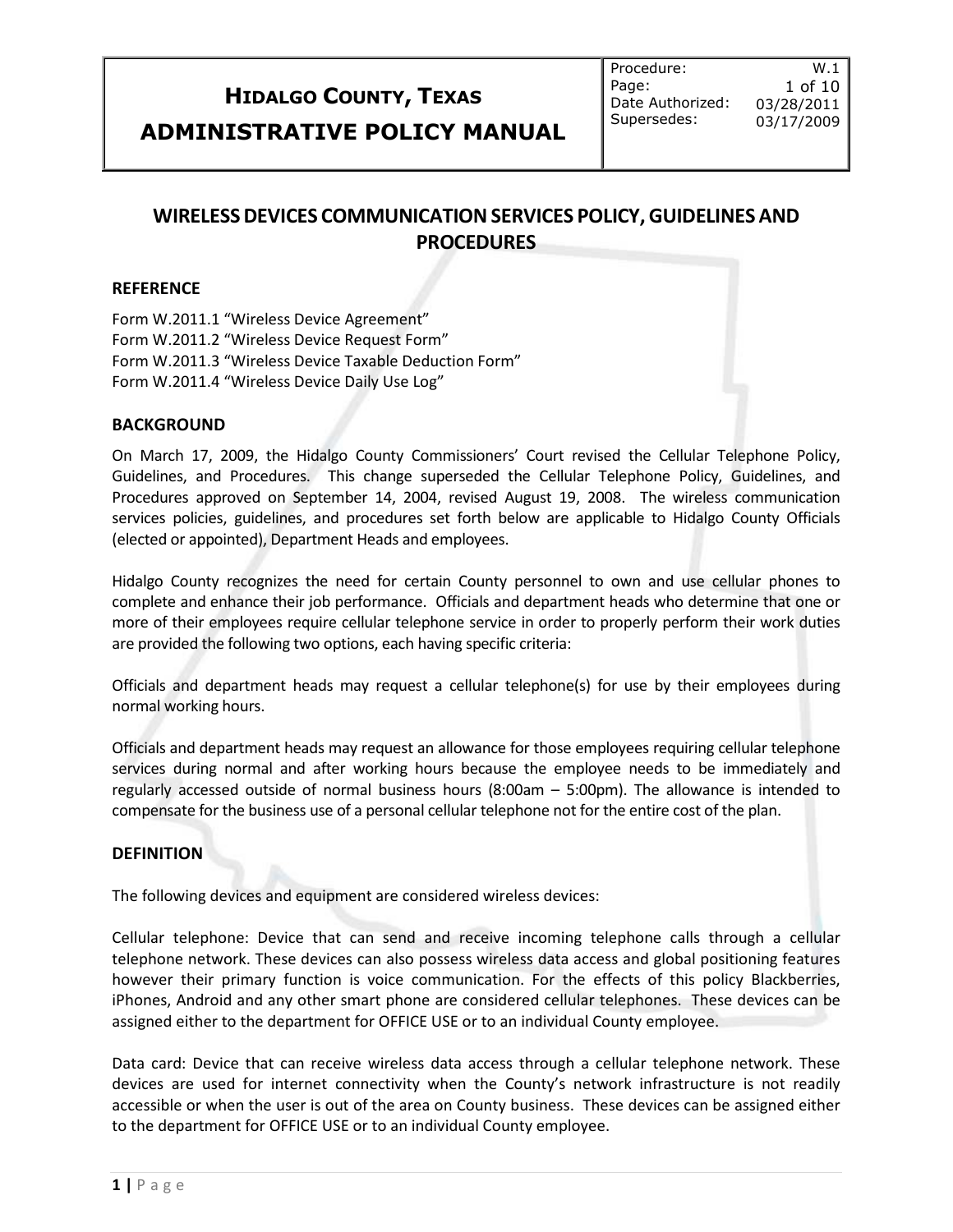Data Pad: County owned Tablet device that is capable of receiving data access through a cellular telephone network.

Global Positioning System (GPS): These devices provide geographic location and time telemetry information through a cellular telephone network. The GPS equipment is directly installed on a County owned vehicle and has no user interface. These devices are incapable of making phone calls or accessing the internet, therefore cannot be used for personal business. These devices are assigned only as OFFICE USE.

#### **POLICIES AND GUIDELINES**

#### **1.00 WIRELESS COMMUNICATION SERVICES ADMINISTRATION**

- 1.01 **Wireless Communication Services Administrator**: The Chief Information Officer shall serve as the Wireless Communication Services Administrator. The Wireless Communication Services Administrator shall be assigned responsibility for administering the countywide Wireless Communication Services Program. Duties may be assigned to a designee, however ultimate responsibility for the administration of the Program remains with the administrator. The Wireless Communication Services Administrator's responsibilities include the following:
	- 1. Reviews requests for cellular telephone service from Officials/Department Heads and request approval for the issuance of cellular telephone service from Commissioner's Court;
	- 2. Maintain a master list of all authorized wireless communication devices. The master list should include, but is not limited to, the following information:

For departments or individual issued a wireless device:

- a. Department name or Department and individual name;
- b. Department's budget/expense account number;
- c. Wireless device telephone number;
- d. Wireless device model number;
- e. Wireless device serial number;
- f. Plan type and cost;
- g. Status of cellular telephone (i.e., active or inactive); and
- h. Commissioners' Court approval date.
- i. Wireless Taxable Status [Yes or No]
- j. Employee Number
- k. Employee Name
- 3. Maintain a list of wireless device allowances with the following information:
	- a. Employee name;
	- b. Employee number;
	- c. Employee cellular telephone number;
	- d. Allowance amount;
	- e. Effective date of the allowance; and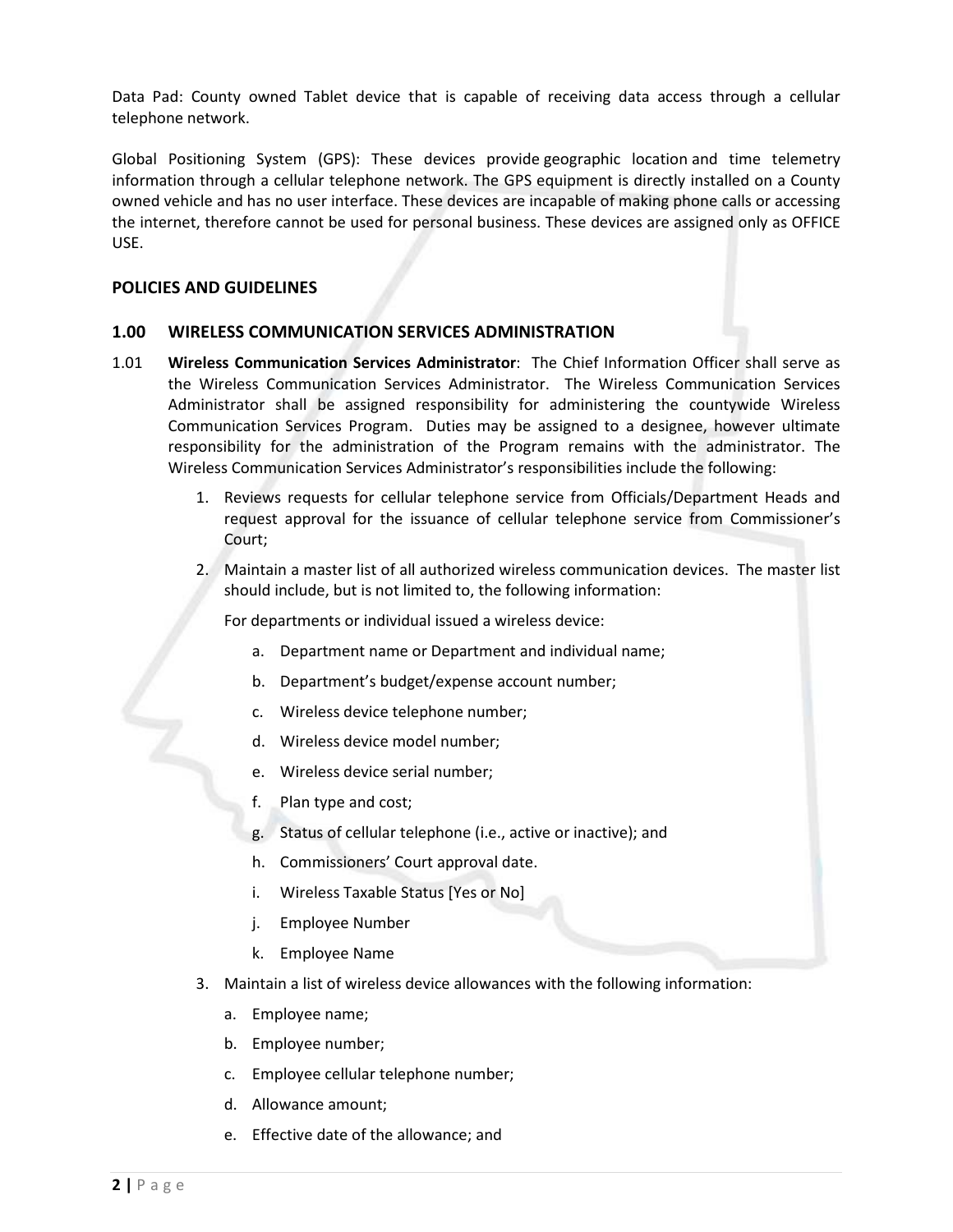- f. Commissioner's Court approval date.
- g. Department Name;
- h. Department Account;
- 4. Provides department with a list of authorized allowances and wireless devices on quarterly basis;
- 5. Maintain contact information for the County's authorized wireless device service representative;
- 6. Receives County owned cellular phones from the County's authorized wireless device service provider and issues cellular phones to Officials/Department Heads;
- 7. Provides training of Officials/Department Heads and employees participating in the Program regarding the proper use of wireless devices in accordance with this policy. This may include: workshops, emails and other forms of communication.
- 8. Settle wireless device invoice disputes with the County's' authorized wireless device service representative for County owned devices and service plans;
- 9. Reviews the Wireless Communication Services Policy at least annually and presents recommendations for improvement to Commissioners' Court for approval; and
- 10. Will have final authority in approvals, changes and deletions. Has the authority to remove service from any individual at anytime upon his/her discretion.
- 11. Is responsible for other duties as outlined by this policy.
- 1.02 **Officials/Department Heads** shall be responsible for administering the Wireless Communication Services Program for their respective office/department. Duties may be assigned to a designee, however ultimate responsibility for the administration of the Program remains with the Officials/Department Heads. Officials/Department Heads responsibilities include:
	- 1. Receives training upon requesting wireless communication services and annually thenceforth regarding administration of the program and responsibilities from the Wireless Communication Services Administrator;
	- 2. Will be responsible for the receipt, processing, disputes directly with the provider and payment of their departments invoices;
	- 3. Determine the potential need for an employee to utilize a cellular phone for County business and/or the appropriate monthly allowance based on business usage, not to exceed the Court approved amount of \$50 per month;
	- 4. Submits requests for wireless communication services to the Wireless Communication Services Administrator;
	- 5. Distributes wireless communication devices to the users if departmental or employee assigned wireless communication devices are approved;
	- 6. Reviews cellular phone service invoices in detail on a monthly basis to ensure that calls are appropriate and made in accordance with this policy for departmental assigned cellular phones;
	- 7. Reviews departmental assigned cellular phone statements and recommends approval of payment;
	- 8. Maintains copies of cellular telephone service verification documentation (receipt or front page of statement) for all employees authorized a cellular phone service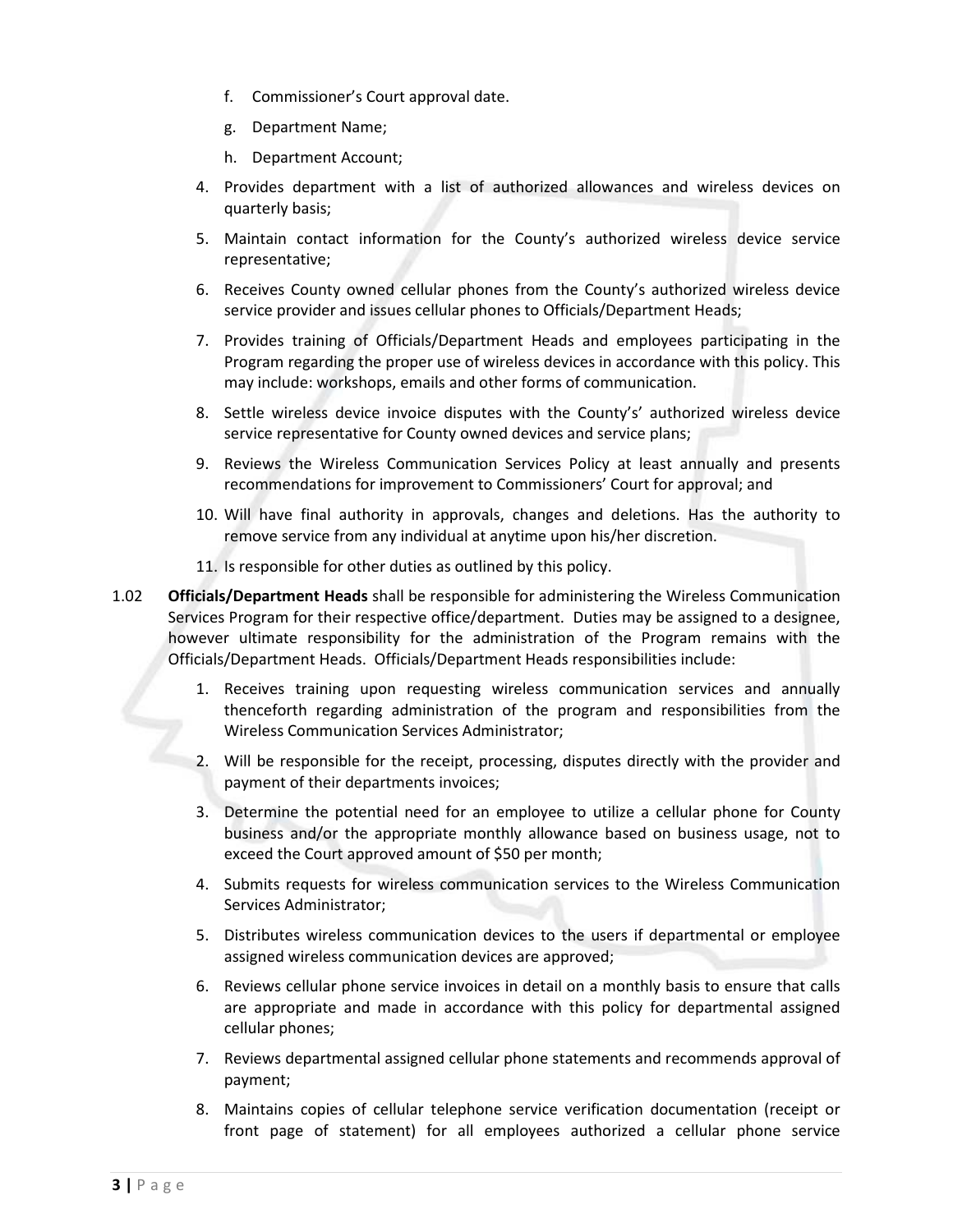allowance. Copies should be maintained for a minimum of four (4) years in accordance with the Texas State Library and Archives Commission records retention schedule.

- 9. Ensures cellular phones are stored in a secure location while not in use; and
- 10. Is responsible for other duties as outlined by this policy.
- 11. Maintain contact information for the County's authorized wireless device service representative;
- 12. Settle wireless device invoice disputes with the County's' authorized wireless device service representative for County owned devices and service plans;
- 13. The Official/Department head must fill out form W.2011.3 Wireless Device Taxable Deduction Form. This form is used to signal to the County Treasurer's the exact cost of the wireless service for taxing purposes. The form must contain the following information.
	- a. Account Number
	- b. Department Name
	- c. Employee number
	- d. Employee Name
	- e. Wireless Device Number
	- f. Billing Amount
	- g. Taxable Amount
	- h. Justification of Adjustment (If Available)
	- i. List only devices that will incur taxable amounts.
- 14. Submit the form to the County Treasurer's Office for processing.

## **2.00 CELLULAR TELEPHONE SERVICE ALLOWANCE**

- 2.01 Officials/Department Heads may request a cellular phone service allowance for their employees only in the following cases:
	- The anticipated level of business use is significant (over 400 minutes of cellular phone use) and;
	- The related cost is justified when compared with the alternative communication choices and;
	- The nature of this employees work is critical to the operation of the County and needs to be immediately accessed outside of normal business hours (8:00am – 5:00pm) and;
	- The employees' job requires that they work regularly in the field and needs to be immediately accessed or;
	- This employees' assigned work requires substantial travel and needs to be accessible or have access to information technology systems while traveling.
	- If the employee is assigned a county owned and issue data tablet device that can receive data service directly.
- 2.02 Employees' eligibility based on these requirements must be documented by the Officials/Department Heads on Form W.2011.2 "Wireless Device Request Form". Justification of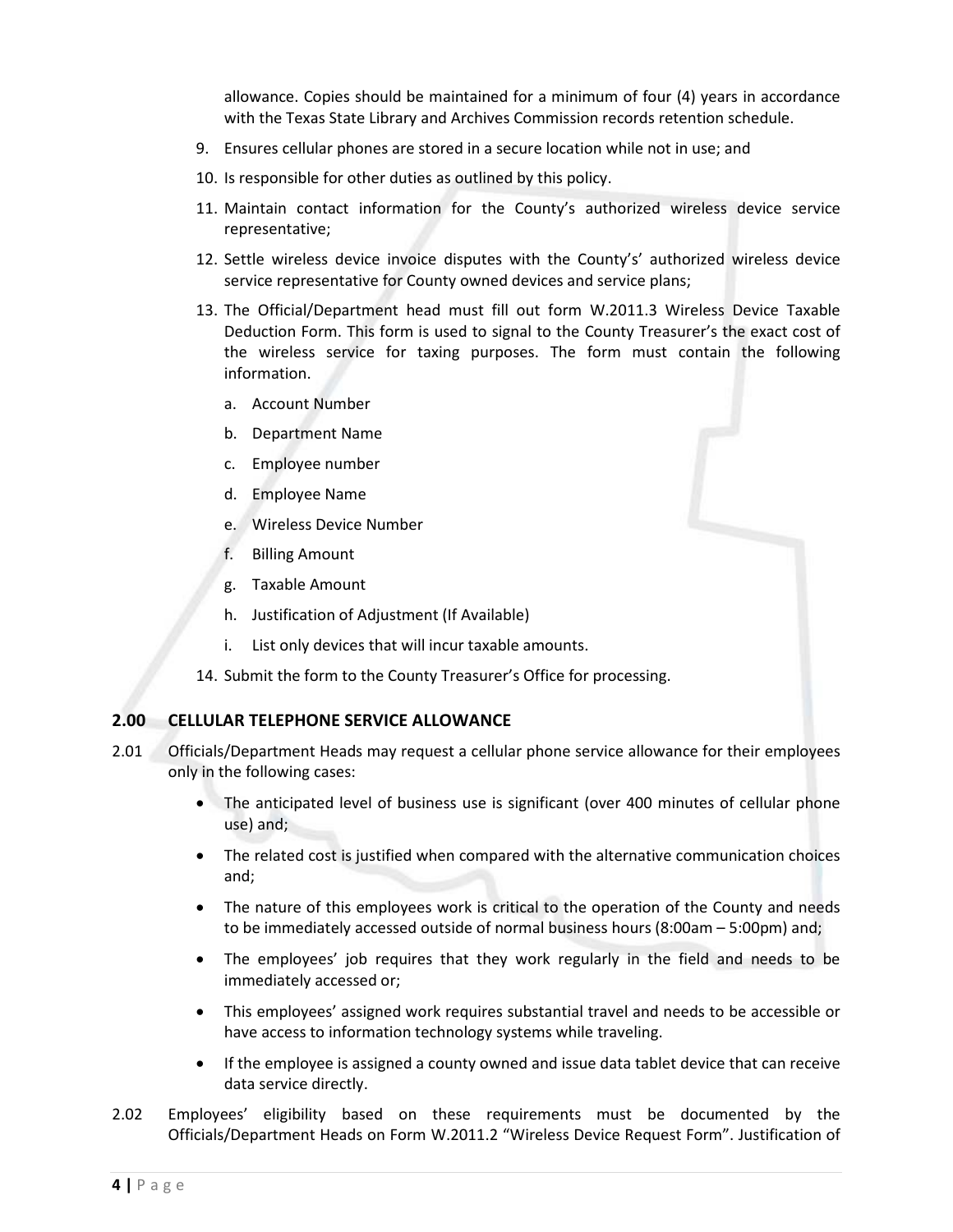need must be specified as to why other means of communication provided by the County (i.e. office phones, email, etc.) are not adequate to meet the communications requirements of the employee's job.

## 2.03 **Obtaining a Cellular Telephone Service Allowance**

1. The Officials/Department Heads shall make requests to the Wireless Communication Services Administrator for a cellular phone service allowance using *Form W.2011.2 "Wireless Device Request Form"* form.

2. The Officials/Department Heads must fill out *Form W.2011.2 "Wireless Device Request Form"* form with the following information:

- a. Name of the Employee requesting cellular phone service;
- b. Employee number;
- c. Position Title;
- d. Budget account number;
- e. Estimated amount of business use per month (in minutes);
- f. Allowance amount based on usage level;
- g. Justification for cellular phone service; and
- h. Officials/Department Heads signature.

3. Department heads shall submit the request for cellular telephone allowance to the Commissioners' Court Executive Officer for review and approval.

4. The Commissioners' Court Executive Officer will provide the Wireless Communication Services Administrator with approved request for cellular telephone allowance.

5. Officials shall submit the request for cellular telephone allowance to the Wireless Communication Services Administrator for review.

6. The Wireless Communication Services Administrator will submit the request from 4 and 5 above to Commissioners Court for approval.

7. Request for cellular telephone allowance submitted by departments under Commissioners' Court must first be approved by the Commissioners' Court Executive Officer before being submitted to Commissioners' Court for approval.

8. The Wireless Communication Services Administrator shall obtain approval from Commissioners Court before authorizing an increase to the cellular phone allowance.

9. Once approval is obtained, the Wireless Communication Services Administrator must provide a copy of the Court approved *Form W.2011.2 "Wireless Device Request Form"* form to the Treasurer's Office to include the taxable cellular phone allowance in the employee's paycheck.

**2.04 Form** *W.2011.2 "Wireless Device Request Form"* form will be distributed to Officials/Department Heads on or around December of each calendar year to verify the need for the allowance. These forms will have to be approved by Commissioners Court to continue the cellular telephone allowance.

## **2.05 Wireless Communication Allowance Amount**

- a. Cellular Telephone stipend: \$50 a month.
- b. Data pad stipend: \$25 a month.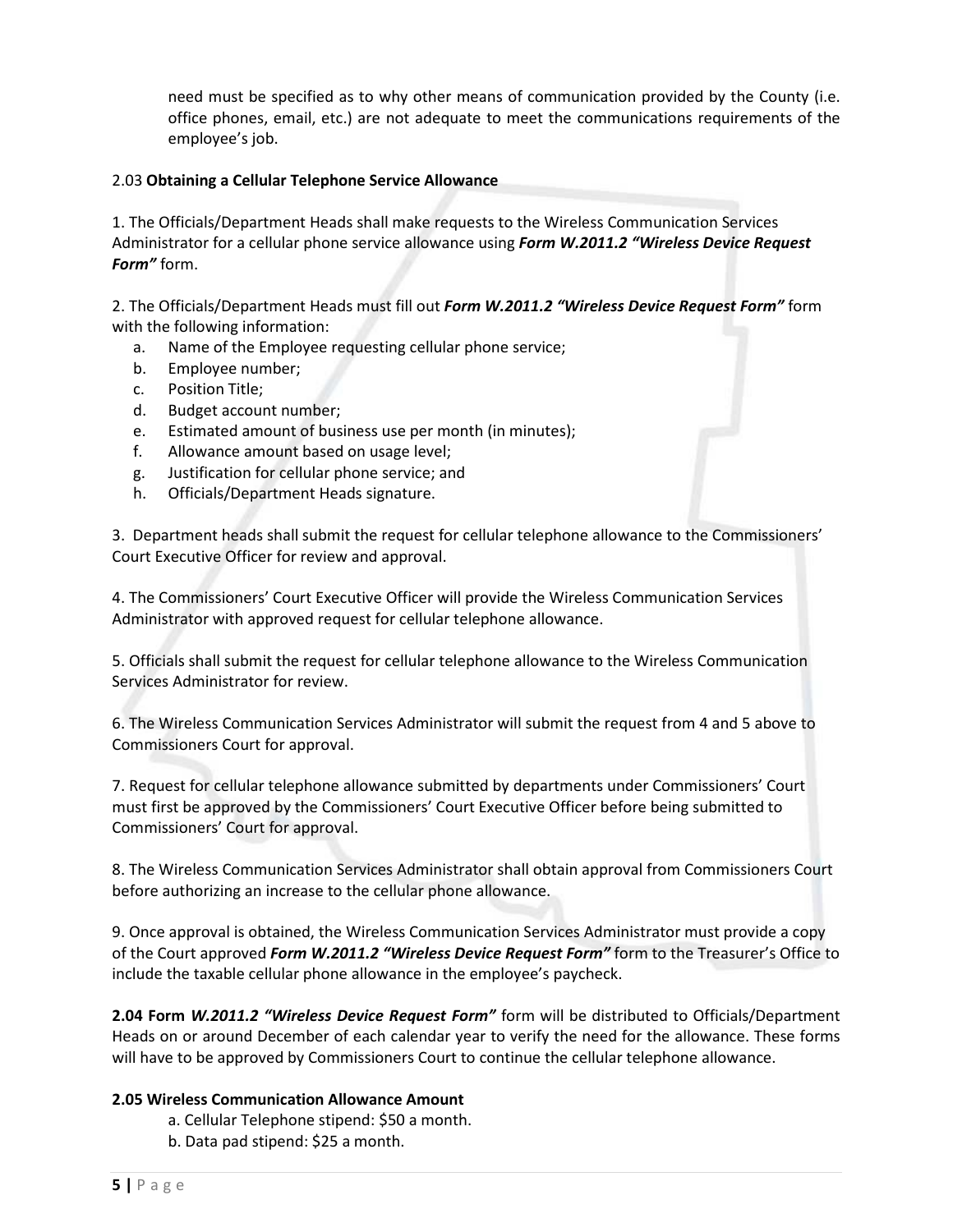**2.06** The cellular phone allowance will be paid in the second paycheck of each month beginning the first full pay period following Commissioners Court approval and evidence of cellular phone service has been established by the allowance recipient.

**2.07** A maximum of one cellular telephone allowance and a data pad stipend will be approved for each qualified employee, for a total of no more than \$75 a month.

#### 2.08 **Recipient Responsibilities**

1. The employee will provide his or her cellular telephone number to the Wireless Communication Services Administrator and the Official/Department Head upon activation.

2. The employee will purchase cellular phone service and equipment and assumes responsibility for vendor terms and conditions.

3. The employee is responsible for plan choices, service levels, calling areas, service and phone features, termination clauses, and payment terms and penalties.

4. The employee is responsible for the purchase, loss, damage, insurance, and/or replacement of phone equipment.

5. The employee shall maintain active cellular phone service. Documentation verifying continuous service, such as a copy of the first page of the monthly cellular phone bill or payment receipt, must be provided to the Officials/Department Heads or his designee on a monthly basis.

6. The employee agrees to carry the cellular phone with them, keep it charged and in operational condition, and be accessible for business use as required by their department head or supervisor.

7. The employee must immediately notify the Officials/Department Heads or his designee and the Wireless Communication Services Administrator if there is a change in cellular phone number

8. The employee must immediately notify the Officials/Department Heads or his designee and the Wireless Communication Services Administrator if wireless service is cancelled.

9. The employee shall remain responsible for plan obligations if the employee leaves position.

10. The employee shall use discretion in relaying confidential information.

## 2.11 **Guidelines for Cellular Telephone Use by Employees receiving a Cellular Telephone Allowance**

- 1. Personal use the Wireless Communication service policy assumes that the cellular phone will be used for both personal and business calls. Since the cellular phone allowance amount is taxable as income, the employee is not required to track business vs. personal use to report to the County;
- 2. Appropriate use the employee agrees to use the phone in ways consistent with County policy and all applicable local, state or federal laws. Inappropriate and unlawful use of cellular phone features is prohibited;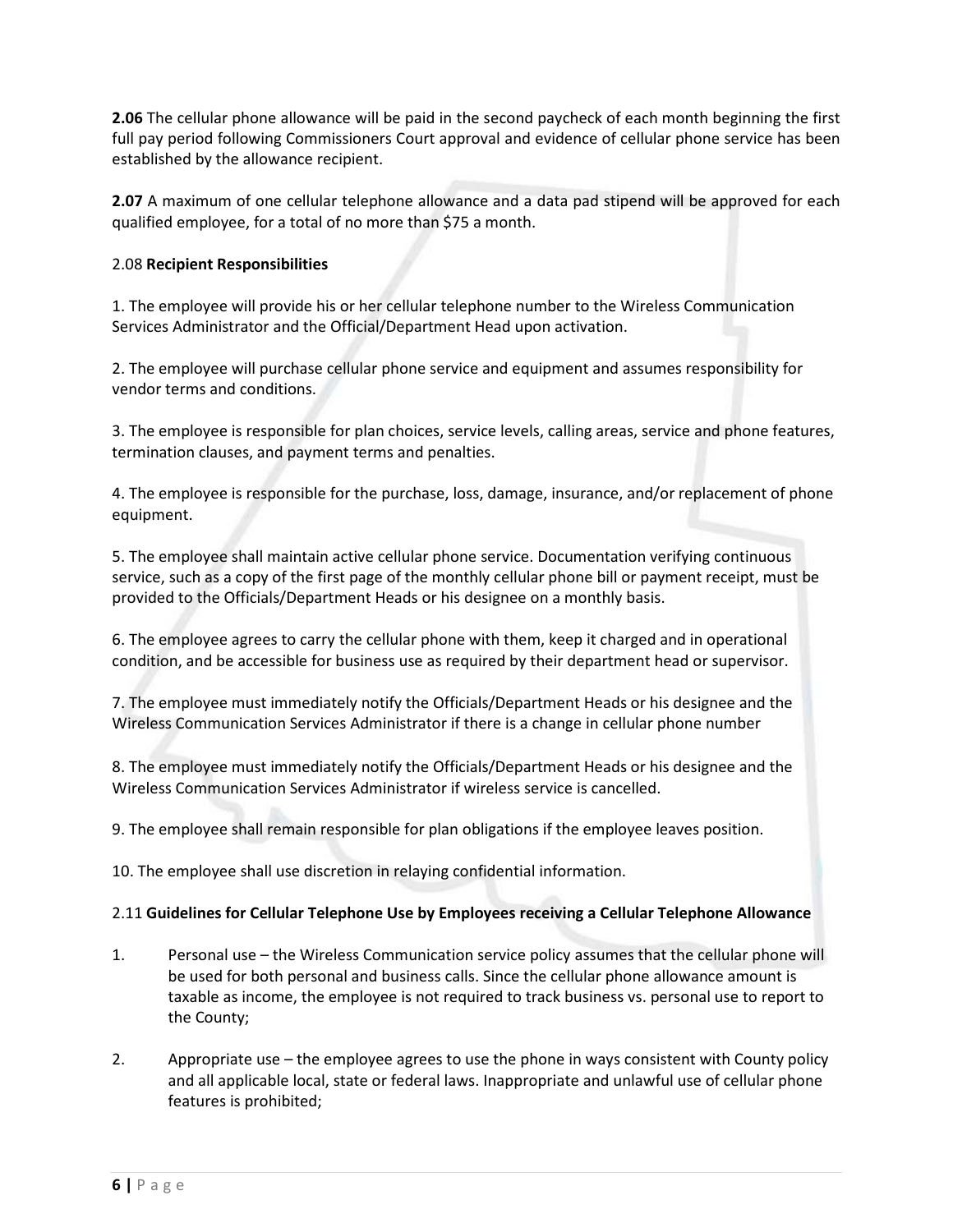- 3. Use of a cellular phone while operating a vehicle cellular phones users must be aware of state and municipal laws regarding the use of phones while driving. The laws vary widely by location. In addition, use of phones while driving can cause hazardous distraction, especially in adverse weather, heavy traffic, or limited visibility conditions; and
- 4. Institutional data on personally‐owned cellular phones many smart phones have advanced capabilities close to mobile/portable computers. As the devices become more widely deployed, the amount and level of institutional data that is stored may also increase.
	- a. Do not store County confidential, or sensitive personal information on a personal cellular phone or mobile device. The risk is too great that the device can be lost and/or compromised. Confidential and sensitive personal data should always be left and maintained on central systems and servers.
	- b. Do not transmit County confidential, or sensitive personal information through insecure channels such as email.
	- c. Always protect the device with a password or PIN to prevent casual access.
	- d. Some of these devices have the capability to be remotely wiped/re‐formatted. These features should always be setup and configured.
	- e. Avoid or limit the amount of institutional data that is stored on your device.
	- f. Certain legal and regulatory requirements may necessitate that the County review and preserve relevant data that is stored on a personally‐owned device.
	- g. If an employee separates employment from the County, it is their obligation and responsibility to delete and remove any and all County data from their personally owned device. An affidavit certifying such information has been removed must be provided to the Wireless Communication Services Administrator.

# **3.00 HIDALGO COUNTY OWNED DEVICES ASSIGNED TO THE DEPARTMENT**

- 3.01 There are some circumstances where a "departmentally assigned wireless communication device" (e.g. cellular phones, data cards, GPS devices) may be provided by the County that is assigned to the Department. In these cases, the County will provide wireless communication service and equipment. Departments may qualify for wireless communication service only if the Officials/Department Heads has determined it to be required for the department's performance and the following must be true:
	- 1. The anticipated level of business use is significant; and
	- 2. The related cost is justified when compared with alternative communication choices; and
	- 3. Employees are frequently away from access to traditional land‐based phone services; or
	- 4. Employees work requires substantial travel.
- 3.02 Eligibility based on these requirements must be documented by the Officials/Department Heads on *Form W.2011.2 "Wireless Device Request Form"* form. Justification of need must be specified as to why other means of communication provided by the County (i.e. office phones, email, etc.) are not adequate to meet the communications requirements of the employee's job.

## 3.03 **Guidelines for Hidalgo County Owned Cellular Telephones**

1. Hidalgo County owned cellular telephones are to be used for County business only. Personal use of County owned cellular phones, other than *de minimis* use, is a clear violation of this policy and subject to disciplinary actions.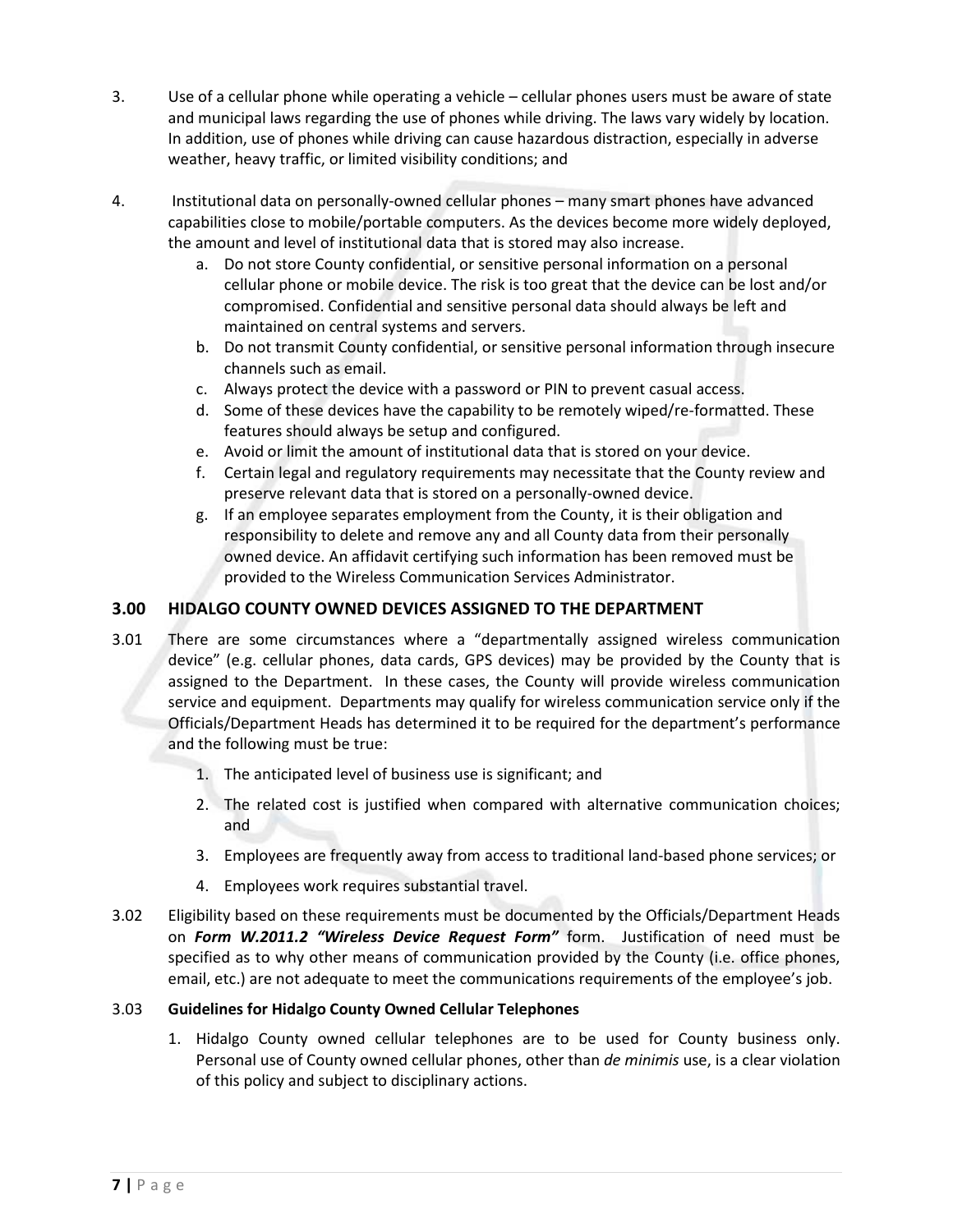- 2. Appropriate use, the employee agrees to use the cellular telephone in ways consistent with County policy and all applicable local, state, or federal laws. Inappropriate and unlawful use of cellular telephone features is prohibited.
- 3. Use of a cellular telephone while operating a vehicle cellular telephones users must be aware of state and municipal laws regarding the use of phones while driving. The laws vary widely by location. In addition, use of cellular telephones while driving can cause hazardous distraction, especially in adverse weather, heavy traffic, or limited visibility conditions; and
- 4. Institutional data on Hidalgo County owned cellular telephones many smart phones have advanced capabilities close to mobile/portable computers. As the devices become more widely deployed, the amount and level of institutional data that is stored may also increase.
	- a. Do not store County confidential, or sensitive personal information on a personal cellular phone or mobile device. The risk is too great that the device can be lost and/or compromised. Confidential and sensitive personal data should always be left and maintained on central systems and servers.
	- b. Do not transmit County confidential, or sensitive personal information through insecure channels such as email.
	- c. Always protect the device with a password or PIN to prevent casual access.
- 5. Cellular phones that are assigned specifically to individuals are subject to IRS regulations and may be taxed accordingly. For more information consult: *http://www.irs.gov/govt/fslg/article/0,,id=167154,00.html, EXAMPLE 2.*
	- a. Some of these devices have the capability to be remotely wiped/re‐formatted. These features should always be setup and configured.
	- b. Avoid or limit the amount of institutional data that is stored on your device.
	- c. Certain legal and regulatory requirements may necessitate that the County review and preserve relevant data that is stored on a Hidalgo County owned device.
- 6. Use of additional services, including long distance, directory assistance, direct connect charges, text messaging, data and third party services, and equipment insurance protection not included in the rate plans approved by Commissioners' Court is prohibited. Employees may be held personally liable if these types of charges are incurred. In addition, reimbursement to the County Treasurer's Office must be immediately made.

## 3.04 **Obtaining a County Owned Wireless Communication Device**

- 1. The Officials/Department Heads shall make requests to the Wireless Communication Services Administrator for wireless communication services using *Form W.2011.2 "Wireless Device Request Form"* form.
- 2. The Wireless Communication Services Manager must fill out *Form W.2011.2 "Wireless Device Request Form"* form with the following information:
	- a. Department name;
	- b. Department's budget/expense account number;
	- c. Wireless communication service type;
	- d. Estimated amount of business use per month (in minutes);
	- e. Number of wireless communication devices needed;
	- f. Justification for wireless communication service; and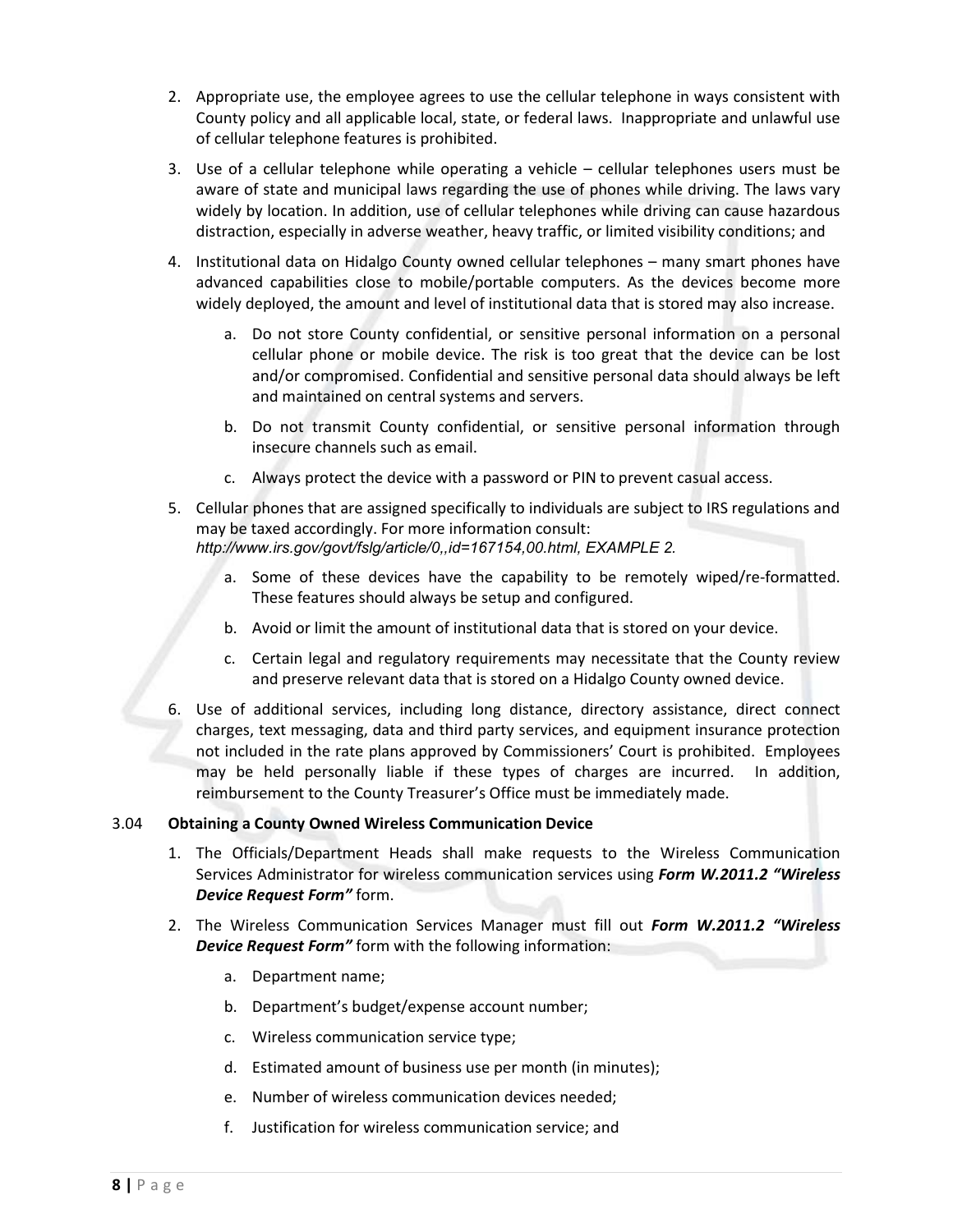- g. Officials/Department Heads signature.
- 3 The Wireless Communication Services Administrator will submit the request to Commissioners Court with a recommendation.
- 4 Request for wireless communication services submitted by departments under Commissioners' Court must first be approved by the Commissioners' Court Executive Officer before being submitted to Commissioners' Court for approval.
- 5. The Wireless Communication Services Administrator shall obtain approval from Commissioners Court before authorizing wireless communication services.
- 6 Once approval is obtained, the department must prepare a purchase order for the full amount of the equipment and yearly service.
- 7 The purchase order should then be forwarded to the Information Technology Department for ordering of the equipment and service plan.
- 8 Once the cellular phone is received by the I.T. Department, the Officials/Department Heads must sign *Form W.2011.1 "Wireless Device Agreement"*.
- 9 The cellular phone is assigned to the department.

#### 3.05 **Departmental Responsibilities**

- 1. The department must maintain *Form W.2011.4 "Wireless Device Daily Use Log" (the "log")* for each wireless communication device that is issued directly to the department and not an individual. The log should include the following:
	- a. The name and employee number of the employee who was issued wireless communication device;
	- b. The reason why the wireless communication device was issued to the employee;
	- c. The time the wireless communication device was issued out; and
	- d. The time the wireless communication device was returned;
- 2. Ensures wireless communication devices are stored in a secure location while not in use; and
- 3. The department must periodically review the number and frequency of use of each wireless communication device to assess whether changes should be considered.

#### 3.06 **Payment and Reconciliation**

- 1. Officials/Department Heads and employees will review the billing statements and immediately notify the provider of billing errors, if any, and proceed to process the departmental statements automatically UNLESS the individual departments raise a specific issue.
- 2. For OFFICE USE devices, the Official/Department Head will verify that required information is entered on the *Form W.2011.4 "Wireless Device Daily Use Log"* by department users.
- 3. Officials/Department Heads will verify that personal use, if any, of a cellular telephone is kept to *de minimis* use.
- 4. Officials/Department Heads will ensure that a purchase order has been requested for the estimated amount of wireless communication service charges for the remainder of the year.